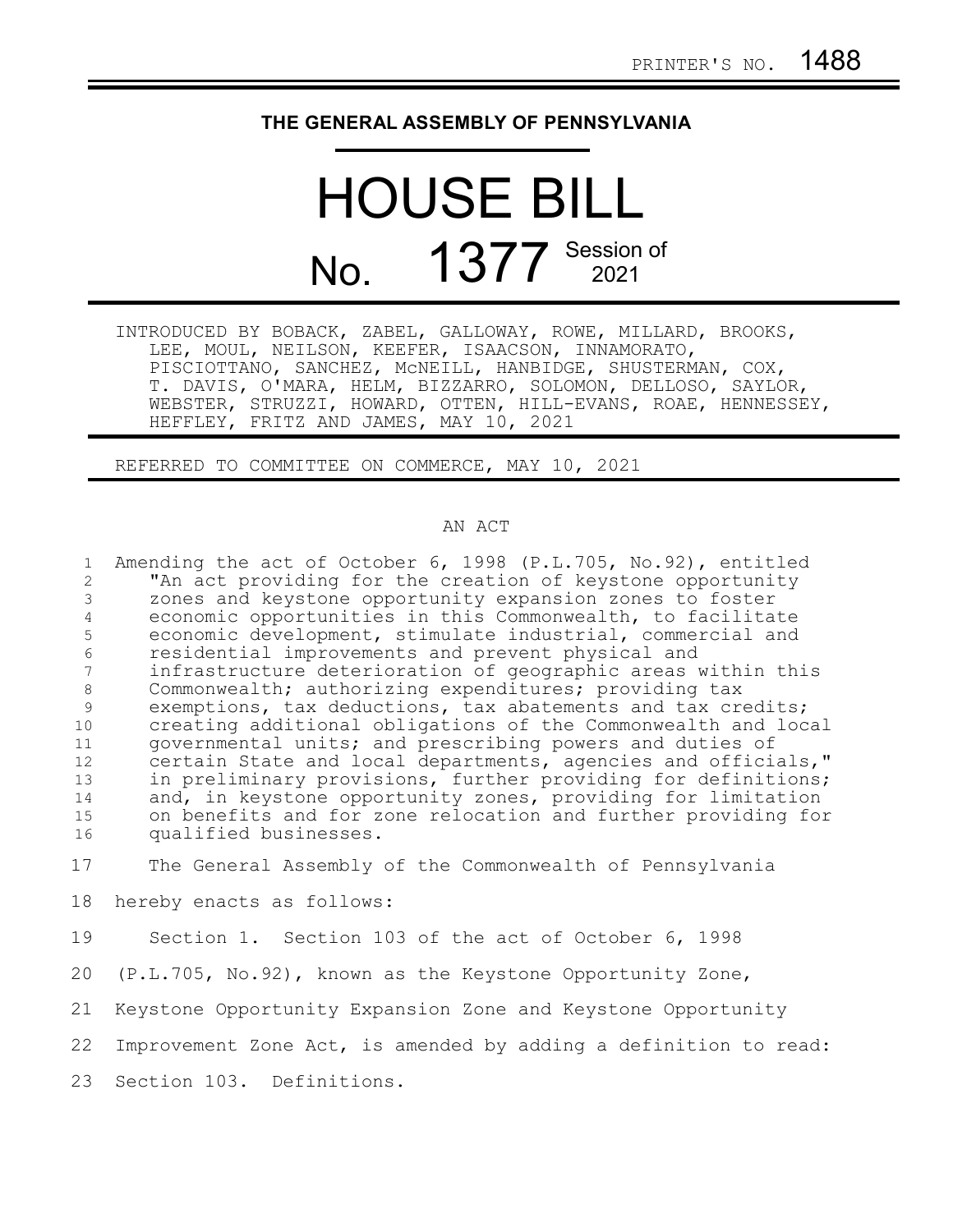The following words and phrases when used in this act shall have the meanings given to them in this section unless the context clearly indicates otherwise: "Active conduct of a trade or business." As follows: (1) The engagement of an active conduct of a trade or business by a business that meets any of the following criteria: (i) The business is subject to tax under Article IV of the Tax Reform Code of 1971. (ii) In the case of a pass-through entity, the business is: (A) engaged in a commercial enterprise conducted for profit and earning net profits as classified under section 303(a)(2) of the Tax Reform Code of 1971, from the operation of the business within a subzone, expansion subzone or improvement subzone; or (B) receives net gains or income classified under section 303(a)(4) of the Tax Reform Code of 1971 derived from renting real or tangible personal property located in a subzone, improvement subzone or expansion subzone. (2) The term does not include activity from real estate investment trusts, venture capital funds and hedge funds. \* \* \* Section 2. This act is amended by adding sections to read: Section 301.8. Limitation on benefits. (a) Limitation.--Except as provided subsection (b), a business may not receive more than 10 years in the aggregate of tax exemptions, deductions, abatements or credits under this act. 1 2 3 4 5 6 7 8 9 10 11 12 13 14 15 16 17 18 19 20 21 22 23 24 25 26 27 28 29 30

20210HB1377PN1488 - 2 -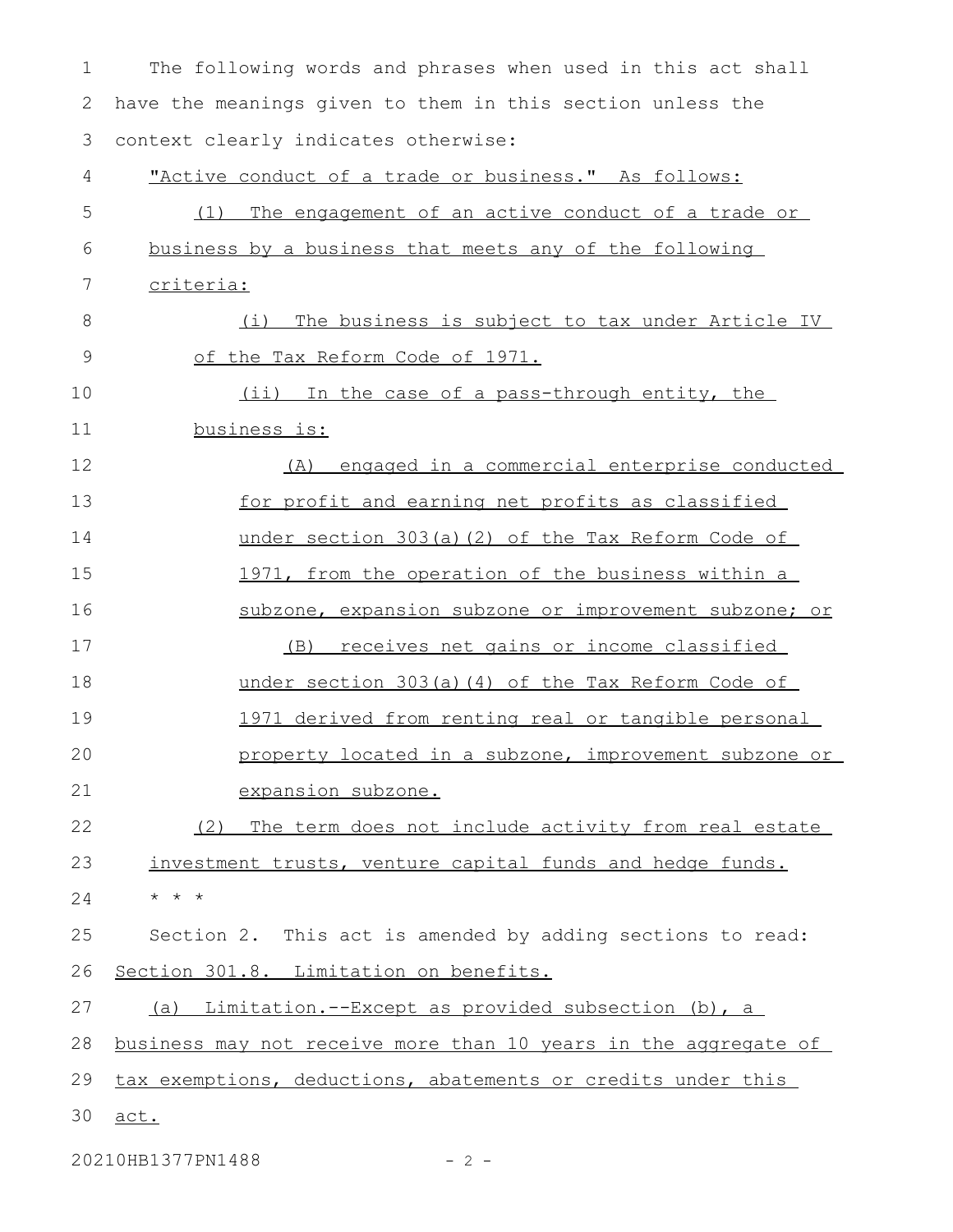| 1           | Exception.--Subsection (a) shall not apply to a business<br>(b)  |
|-------------|------------------------------------------------------------------|
| 2           | that receives tax exemptions, deductions, abatements or credits  |
| 3           | under any of the following:                                      |
| 4           | <u>Section 301.3.</u><br>(1)                                     |
| 5           | (2)<br><u>Section 301.4(a)(3).</u>                               |
| 6           | (3)<br>Section 1719-E(a.1) of the act of April 9, 1929           |
| 7           | <u>(P.L.343, No.176), known as the Fiscal Code.</u>              |
| 8           | (4) Section 1912-D of the Tax Reform Code of 1971.               |
| $\mathsf 9$ | Section 305.1. Zone relocation.                                  |
| 10          | A business that relocates from one active or expired subzone,    |
| 11          | improvement subzone or expansion subzone in which the business   |
| 12          | received tax exemptions, deductions, abatements or credits under |
| 13          | this act into another subzone, improvement subzone or expansion  |
| 14          | subzone may not receive tax exemptions, deductions, abatements   |
| 15          | or credits under this act unless the relocation is necessary to  |
| 16          | meet the expansion or operational needs of the business and the  |
| 17          | business anticipates a significant financial impact on the zone  |
| 18          | into which the business is relocating. A business relocating     |
| 19          | under this section shall have burden to demonstrate that the     |
|             | 20 relocation is necessary to meet the expansion or operational  |
| 21          | needs of the business and the business anticipates a significant |
| 22          | financial impact on the zone into which the business is          |
| 23          | relocating. The department, in consultation with the Department  |
| 24          | of Revenue, shall have the sole discretion to determine whether  |
| 25          | a business has met the burden required under this section.       |
| 26          | Section 3. Section 307(b) of the act is amended to read:         |
| 27          | Section 307. Qualified businesses.                               |
| 28          | $\star$ $\star$ $\star$                                          |
| 29          | Relocation.--Any business that relocates from outside a<br>(b)   |
| 30          | subzone, improvement subzone or expansion subzone into a         |

20210HB1377PN1488 - 3 -